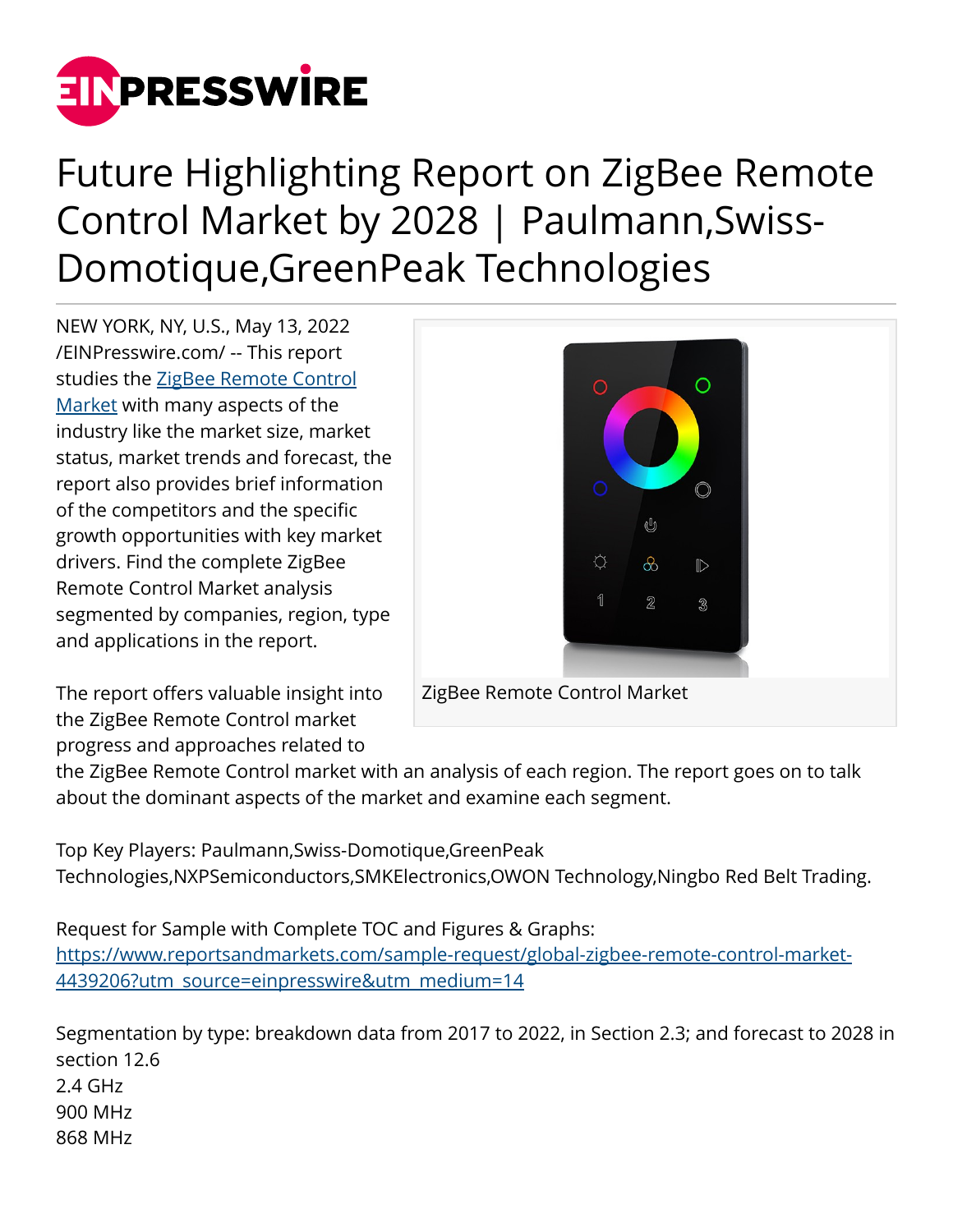Segmentation by application: breakdown data from 2017 to 2022, in Section 2.4; and forecast to 2028 in section 12.7. Public and Commercial Residential

The global ZigBee Remote Control market segmented by company, region (country), by Type, and by Application. Players, stakeholders, and other participants in the global ZigBee Remote Control market will be able to gain the upper hand as they use the report as a powerful resource. The segmental analysis focuses on revenue and forecast by region (country), by Type, and by Application for the period 2022-2028.

Market Segment by Regions, regional analysis covers

- • North America (United States, Canada and Mexico)
- Burope (Germany, France, UK, Russia and Italy)
- Asia-Pacific (China, Japan, Korea, India and Southeast Asia)
- • South America (Brazil, Argentina, Colombia etc.)
- • Middle East and Africa (Saudi Arabia, UAE, Egypt, Nigeria and South Africa)

Research objectives:

• To study and analyze the global ZigBee Remote Control market size by key regions/countries, product type and application, history data from 2013 to 2017, and forecast to 2026.

• To understand the structure of ZigBee Remote Control market by identifying its various sub segments.

• Focuses on the key global ZigBee Remote Control players, to define, describe and analyze the value, market share, market competition landscape, SWOT analysis and development plans in next few years.

• To analyze the ZigBee Remote Control with respect to individual growth trends, future prospects, and their contribution to the total market.

• To share detailed information about the key factors influencing the growth of the market (growth potential, opportunities, drivers, industry-specific challenges and risks).

• To project the size of ZigBee Remote Control submarkets, with respect to key regions (along with their respective key countries).

• To analyze competitive developments such as expansions, agreements, new product launches and acquisitions in the market.

• To strategically profile the key players and comprehensively analyze their growth strategies. • To strategically profile the key players and comprehensively analyze their growth strategies.

The report lists the major players in the regions and their respective market share on the basis of global revenue. It also explains their strategic moves in the past few years, investments in product innovation, and changes in leadership to stay ahead in the competition. This will give the reader an edge over others as a well-informed decision can be made looking at the holistic picture of the market.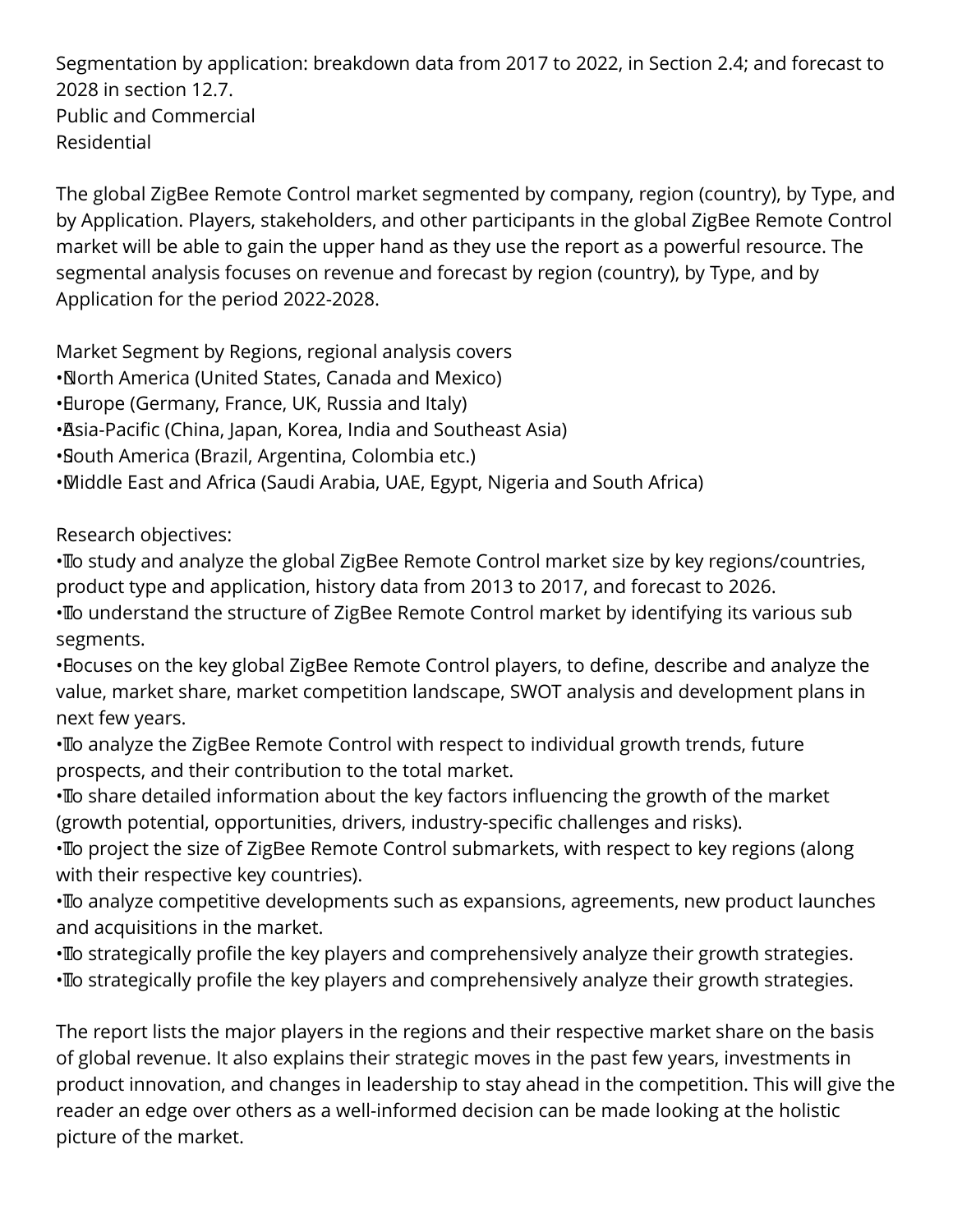Key questions answered in this report

- •What will the market size be in 2027 and what will the growth rate be?
- • What are the key market trends?
- • What is driving this market?
- • What are the challenges to market growth?
- • Who are the key vendors in this market space?
- • What are the market opportunities and threats faced by the key vendors?
- • What are the strengths and weaknesses of the key vendors?

Table of Contents: ZigBee Remote Control Market

- • Part 1: Overview of ZigBee Remote Control Market
- Bart 2: ZigBee Remote Control Carts: Global Market Status and Forecast by Regions
- Bart 3: Global Market Status and Forecast by Types<sup>[]</sup>
- Bart 4: Global Market Status and Forecast by Downstream Industry
- **Bart 5: Market Driving Factor Analysis**
- Bart 6: Market Competition Status by Major Manufacturers
- Bart 7: Major Manufacturers Introduction and Market Data
- **Bart 8: Upstream and Downstream Market Analysis**
- **Bart 9: Cost and Gross Margin Analysis**
- **Bart 10: Marketing Status Analysis**
- • Part 11: Market Report Conclusion
- Bart 12: ZigBee Remote Control: Research Methodology and Reference

Get complete Report: [https://www.reportsandmarkets.com/sample-request/global-zigbee](https://www.reportsandmarkets.com/sample-request/global-zigbee-remote-control-market-4439206?utm_source=einpresswire&utm_medium=14)[remote-control-market-4439206?utm\\_source=einpresswire&utm\\_medium=14](https://www.reportsandmarkets.com/sample-request/global-zigbee-remote-control-market-4439206?utm_source=einpresswire&utm_medium=14)

## REPORT YOU MIGHT BE INTERESTED

Global [Animal Parasite Prevention and Control Market](https://www.reportsandmarkets.com/reports/global-animal-parasite-prevention-and-control-market-4370593?utm_source=einpresswire&utm_medium=14) Growth 2022-2028 Global [Industrial Remote Control Market](https://www.reportsandmarkets.com/reports/global-industrial-remote-control-market-3571966?utm_source=einpresswire&utm_medium=14) Growth 2019-2024

## About Us:

Reports and Markets is not just another company in this domain but is a part of a veteran group called Algoro Research Consultants Pvt. Ltd. It offers premium progressive statistical surveying, market research reports, analysis & forecast data for a wide range of sectors both for the government and private agencies all across the world. The database of the company is updated on a daily basis. Our database contains a variety of industry verticals that include: Food Beverage, Automotive, Chemicals and Energy, IT & Telecom, Consumer, Healthcare, and many more. Each and every report goes through the appropriate research methodology, Checked from the professionals and analysts.

Contact Us:

Sanjay Jain